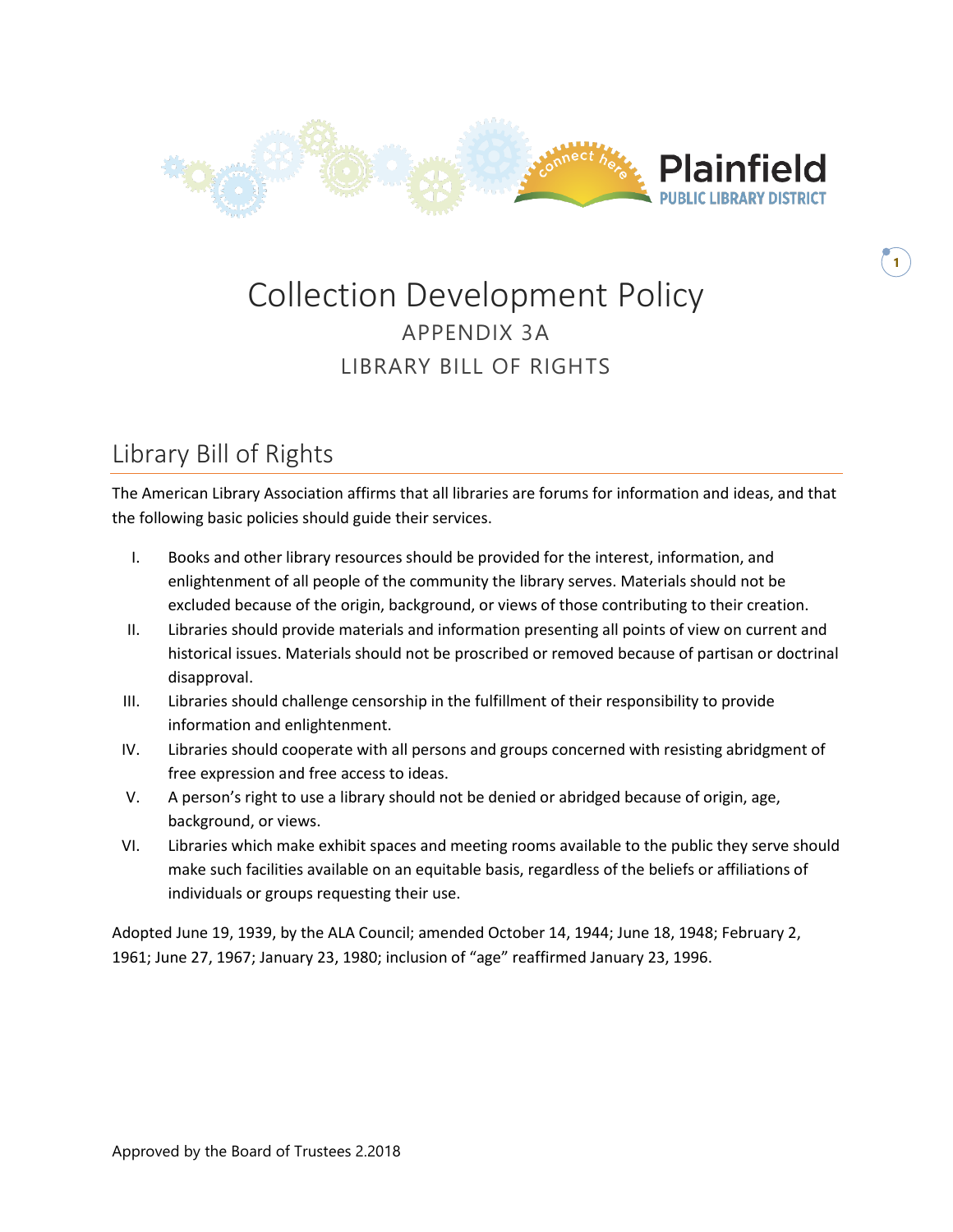## Interpretations of the Library Bill of Rights

Although the Articles of the *Library Bill of Rights* are unambiguous statements of basic principles that should govern the service of all libraries, questions do arise concerning application of these principles to specific library practices.

Following are those documents designated by the Intellectual Freedom Committee as Interpretations of the [Library](http://www.ala.org/advocacy/intfreedom/librarybill) Bill of Rights and background statements detailing the philosophy and history of each. For convenience and easy reference, the documents are presented in alphabetical order. These documents are policies of the American Library Association, having been adopted by the ALA [Council.](http://www.ala.org/aboutala/governance/council)

Access for Children and Young Adults to Nonprint [Materials:](http://www.ala.org/advocacy/intfreedom/librarybill/interpretations/accesschildren) Library collections of nonprint materials raise a number of intellectual freedom issues, especially regarding minors. Article V of the Library Bill of Rights states, "A person's right to use a library should not be denied or abridged because of origin, age, background, or views."

Access to Digital [Information,](http://www.ala.org/advocacy/node/35) Services, and Networks: Freedom of expression is an inalienable human right and the foundation for self-government. Freedom of expression encompasses the freedom of speech and the corollary right to receive information. Libraries and librarians protect and promote these rights by selecting, producing, providing access to, identifying, retrieving, organizing, providing instruction in the use of, and preserving recorded expression regardless of the format or technology.

Access to Library [Resources](http://www.ala.org/advocacy/intfreedom/librarybill/interpretations/access-library-resources-for-minors) and Services for Minors: Library policies and procedures that effectively deny minors equal and equitable access to all library resources available to other users violate the Library Bill of Rights. The American Library Association opposes all attempts to restrict access to library services, materials, and facilities based on the age of library users.

Access to Library Resources and Services Regardless of Sex, Gender Identity, Gender [Expression,](http://www.ala.org/advocacy/intfreedom/librarybill/interpretations/accesslgbt) or Sexual [Orientation:](http://www.ala.org/advocacy/intfreedom/librarybill/interpretations/accesslgbt) The American Library Association stringently and unequivocally maintains that libraries and librarians have an obligation to resist efforts that systematically exclude materials dealing with any subject matter, including sex, gender identity, or sexual orientation.

Access to [Resources](http://www.ala.org/advocacy/intfreedom/librarybill/interpretations/accessresources) and Services in the School Library: The school library plays a unique role in promoting intellectual freedom. It serves as a point of voluntary access to information and ideas and as a learning laboratory for students as they acquire critical thinking and problem-solving skills needed in a pluralistic society. Although the educational level and program of the school necessarily shapes the resources and services of a school library, the principles of the Library Bill of Rights apply equally to all libraries, including school libraries.

[Challenged](http://www.ala.org/advocacy/intfreedom/librarybill/interpretations/challenged-resources) Resources: The American Library Association declares as a matter of firm principle that it is the responsibility of every library to have a clearly defined materials selection policy in written form that reflects the Library Bill of Rights, and that is approved by the appropriate governing authority.

Diversity in Collection [Development:](http://www.ala.org/advocacy/intfreedom/librarybill/interpretations/diversitycollection) Intellectual freedom, the essence of equitable library services, provides for free access to all expressions of ideas through which any and all sides of a question, cause, or movement may be explored. Toleration is meaningless without tolerance for what some may consider detestable. Librarians cannot justly permit their own preferences to limit their degree of tolerance in collection development, because freedom is indivisible.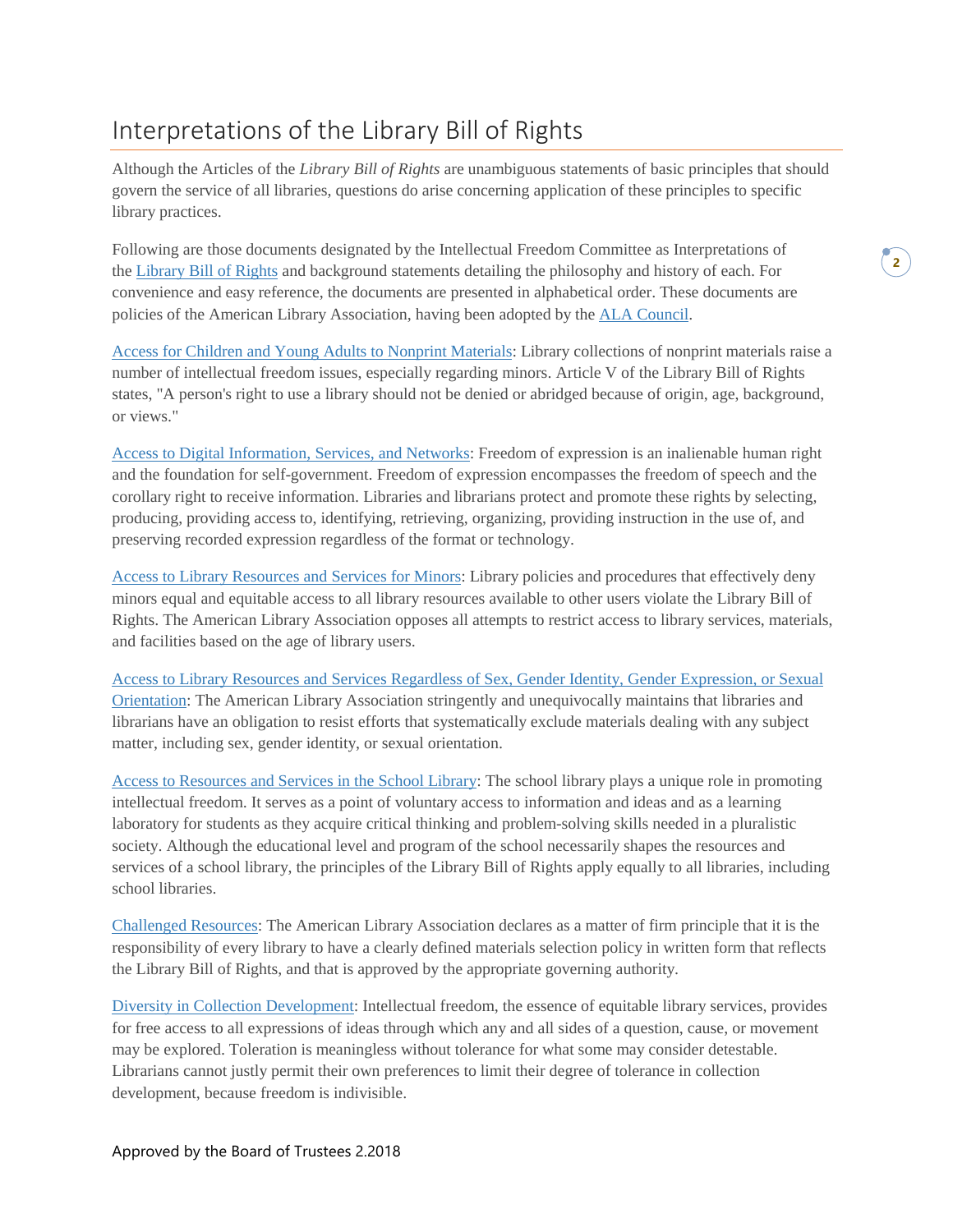Economic Barriers to [Information](http://www.ala.org/advocacy/intfreedom/librarybill/interpretations/economicbarriers) Access: A democracy presupposes an informed citizenry. The First Amendment mandates the right of all persons to free expression, and the corollary right to receive the constitutionally protected expression of others. The publicly supported library provides free, equal, and equitable access to information for all people of the community the library serves. While the roles, goals and objectives of publicly supported libraries may differ, they share this common mission.

Equity, [Diversity,](http://www.ala.org/advocacy/intfreedom/librarybill/interpretations/EDI) Inclusion: Libraries are essential to democracy and self-government, to personal development and social progress, and to every individual's inalienable right to life, liberty, and the pursuit of happiness. To that end, libraries and library workers should embrace equity, diversity, and inclusion in everything that they do.

Evaluating Library [Collections:](http://www.ala.org/advocacy/intfreedom/librarybill/interpretations/evaluatinglibrary) The continuous review of library materials is necessary as a means of maintaining an active library collection of current interest to users. In the process, materials may be added and physically deteriorated or obsolete materials may be replaced or removed in accordance with the collection maintenance policy of a given library and the needs of the community it serves. Continued evaluation is closely related to the goals and responsibilities of all libraries and is a valuable tool of collection development. This procedure is not to be used as a convenient means to remove materials presumed to be controversial or disapproved of by segments of the community.

Exhibit Spaces and [Bulletin](http://www.ala.org/advocacy/intfreedom/librarybill/interpretations/exhibitspaces) Boards: Libraries often provide exhibit spaces and bulletin boards. The uses made of these spaces should conform to the Library Bill of Rights: Article I states, "Materials should not be excluded because of the origin, background, or views of those contributing to their creation." Article II states, "Materials should not be proscribed or removed because of partisan or doctrinal disapproval." Article VI maintains that exhibit space should be made available "on an equitable basis, regardless of the beliefs or affiliations of individuals or groups requesting their use."

[Expurgation](http://www.ala.org/advocacy/intfreedom/librarybill/interpretations/expurgationlibrary) of Library Materials: Expurgating library materials is a violation of the Library Bill of Rights. Expurgation as defined by this interpretation includes any deletion, excision, alteration, editing, or obliteration of any part(s) of books or other library resources by the library, its agent, or its parent institution (if any).

[Importance](http://www.ala.org/advocacy/intfreedom/librarybill/interpretations/advocating-intellectual-freedom) of Education to Intellectual Freedom: Through education programming and instruction in information skills, libraries empower individuals to explore ideas, access, and evaluate information, draw meaning from information presented in a variety of formats, develop valid conclusions, and express new ideas. Such education facilitates intellectual access to information and offers a path to intellectual freedom.

Internet [Filtering:](http://www.ala.org/advocacy/intfreedom/librarybill/interpretations/internet-filtering) The negative effects of content filters on Internet access in public libraries and schools are demonstrable and documented. Consequently, consistent with previous resolutions, the American Library Association cannot recommend filtering. However the ALA recognizes that local libraries and schools are governed by local decision makers and local considerations and often must rely on federal or state funding for computers and internet access. Because adults and, to a lesser degree minors, have First Amendment rights, libraries and schools that choose to use content filters should implement policies and procedures that mitigate the negative effects of filtering to the greatest extent possible. The process should encourage and allow users to ask for filtered websites and content to be unblocked, with minimal delay and due respect for user privacy.

[Intellectual](http://www.ala.org/advocacy/intfreedom/librarybill/interpretations/intellectual) Freedom Principles for Academic Libraries: A strong intellectual freedom perspective is critical to the development of academic library collections and services that dispassionately meet the education and research needs of a college or university community. The purpose of this statement is to outline how and where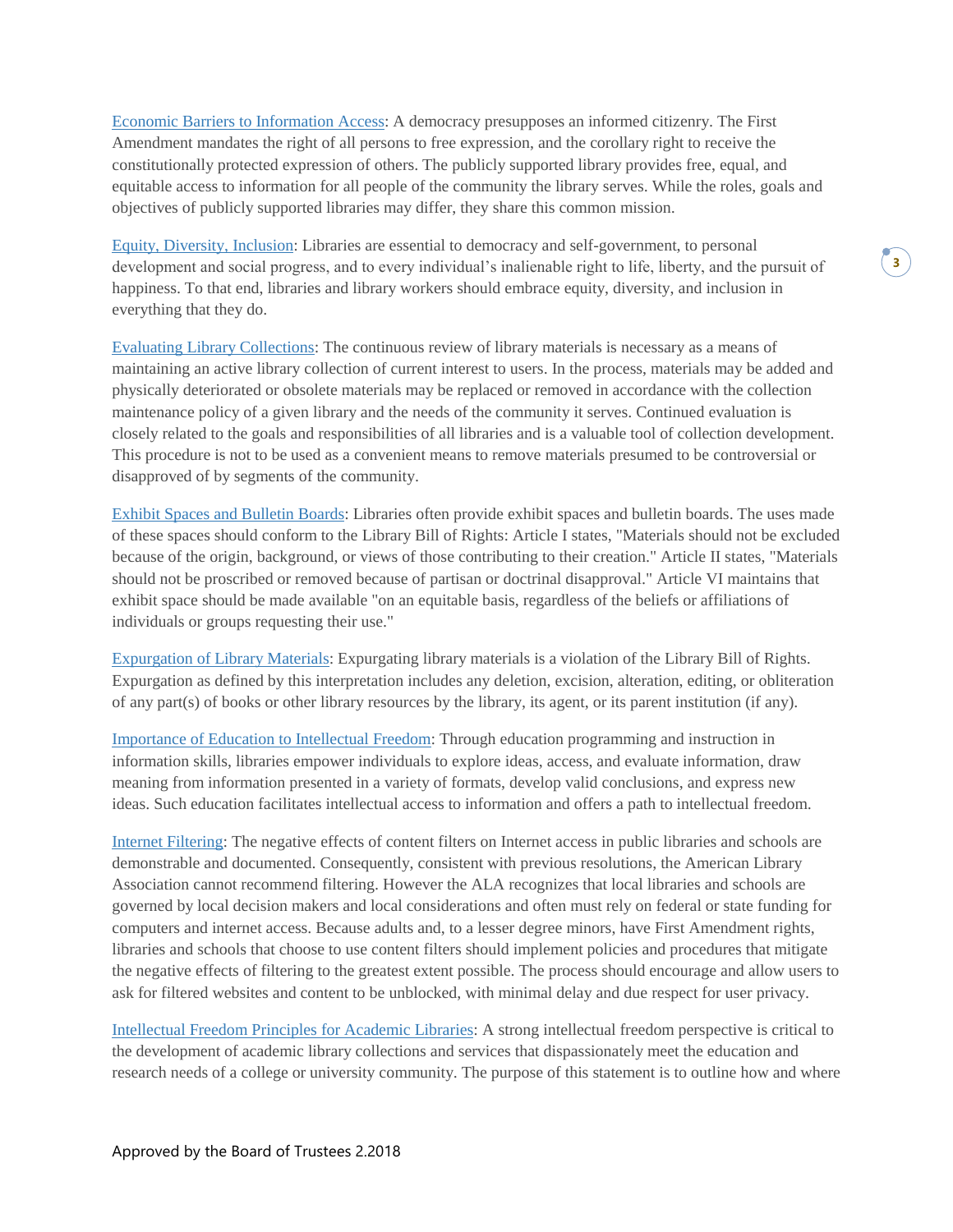intellectual freedom principles fit into an academic library setting, thereby raising consciousness of the intellectual freedom context within which academic librarians work.

[Labeling](http://www.ala.org/advocacy/intfreedom/librarybill/interpretation/labeling-systems) Systems: The American Library Association affirms the rights of individuals to form their own opinions about resources they choose to read, view, listen to, or otherwise access. Libraries do not advocate the ideas found in their collections or in resources accessible through the library. The presence of books and other resources in a library does not indicate endorsement of their contents by the library. Likewise, providing access to digital information does not indicate endorsement or approval of that information by the library. Labeling systems present distinct challenges to these intellectual freedom principles.

[Library-Initiated](http://www.ala.org/advocacy/intfreedom/librarybill/interpretations/libraryinitiated) Programs as a Resource: Library-initiated programs support the mission of the library by providing users with additional opportunities for information, education, and recreation.

[Meeting](http://www.ala.org/advocacy/intfreedom/librarybill/interpretations/meetingrooms) Rooms: Many libraries provide meeting rooms for individuals and groups as part of a program of service. Article VI of the Library Bill of Rights states that such facilities should be made available to the public served by the given library "on an equitable basis, regardless of the beliefs or affiliations of individuals or groups requesting their use."

Politics in [American](http://www.ala.org/advocacy/intfreedom/librarybill/interpretations/politics) Libraries: The Library Bill of Rights specifically states that "all people" and "all points of view" should be included in library materials and information. There are no limiting qualifers for viewpoint, origin, or politics.

[Prisoners](http://www.ala.org/advocacy/intfreedom/librarybill/interpretations/prisonersrightoread) Right to Read: The American Library Association asserts a compelling public interest in the preservation of intellectual freedom for individuals of any age held in jails, prisons, detention facilities, juvenile facilities, immigration facilities, prison work camps and segregated units within any facility.

[Privacy:](http://www.ala.org/advocacy/intfreedom/librarybill/interpretations/privacy) Privacy is essential to the exercise of free speech, free thought, and free association. See also Questions and Answers on Privacy and [Confidentiality.](http://www.ala.org/advocacy/privacy/FAQ)

Rating [Systems:](http://www.ala.org/advocacy/intfreedom/librarybill/interpretations/rating-systems) Libraries, no matter their size, contain an enormous wealth of viewpoints and are responsible for making those viewpoints available to all. However, libraries do not advocate or endorse the content found in their collections or in resources made accessible through the library. Rating systems appearing in library public access catalogs or resource discovery tools present distinct challenges to these intellectual freedom principles.

Religion in [American](http://www.ala.org/advocacy/intfreedom/librarybill/interpretations/religion) Libraries: The First Amendment guarantees the right of individuals to believe and practice their religion or practice no religion at all and prohibits government from establishing or endorsing a religion or religions. Thus the freedom of, for and from religion, are similarly guaranteed.

[Restricted](http://www.ala.org/advocacy/intfreedom/librarybill/interpretations/restrictedaccess) Access to Library Materials: Libraries are a traditional forum for the open exchange of information. Attempts to restrict access to library materials violate the basic tenets of the Library Bill of Rights.

Services to People with [Disabilities:](http://www.ala.org/advocacy/intfreedom/librarybill/interpretations/servicespeopledisabilities) ALA recognizes that persons with disabilities are a large and often neglected part of society. In addition to many personal challenges, some persons with disabilities face economic inequity, illiteracy, cultural isolation, and discrimination in education, employment, and the broad range of societal activities. The library plays a catalytic role in their lives by facilitating their full participation in society.